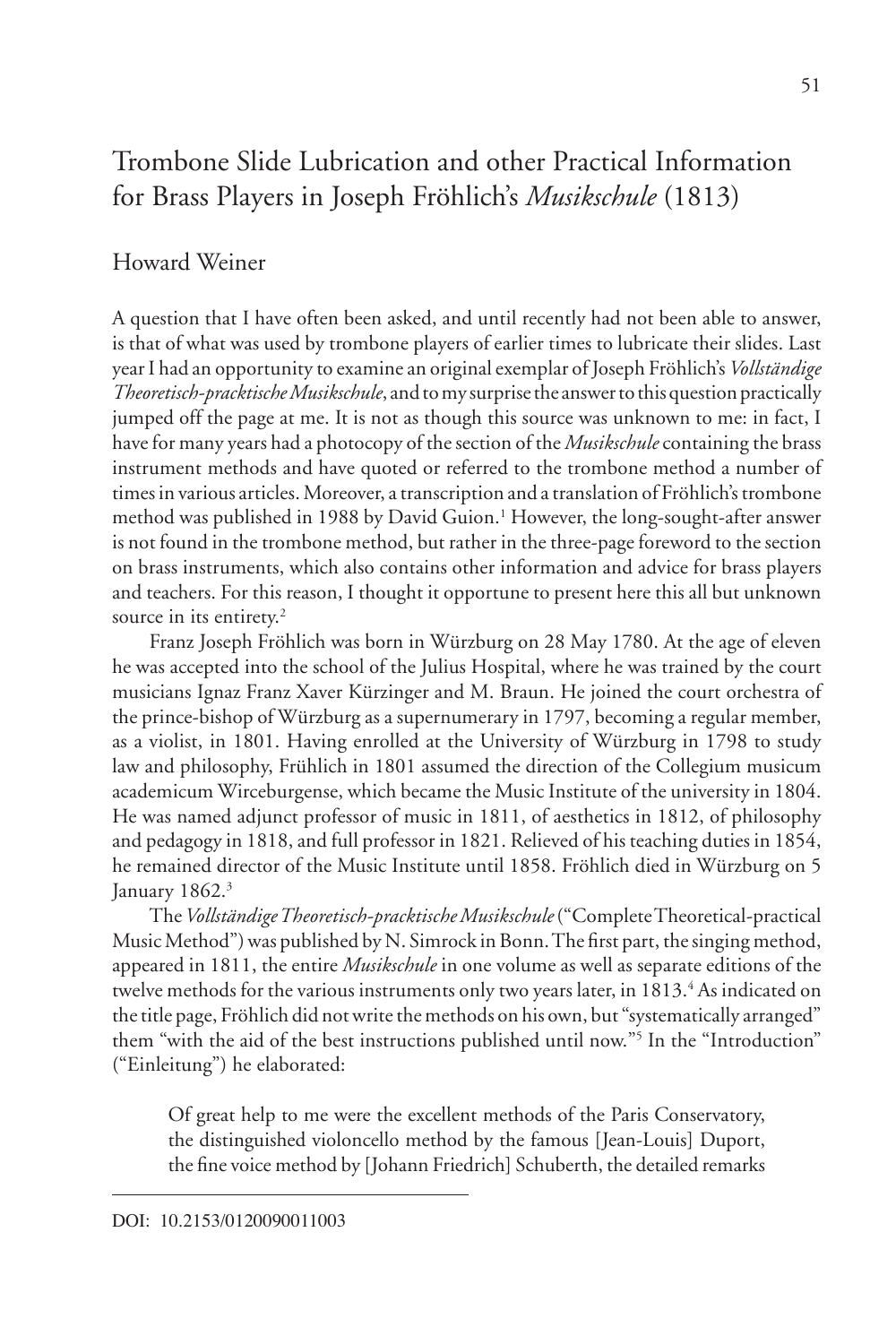of [Johann Adam] Hiller in addition to those of the famous Abbé Vogler, and the splendid flute method by [Johann George] Tromlitz, as well as the comments of many a music connoisseur and particularly of a number of capable masters in the local court orchestra.6

In his trombone method Fröhlich indeed refers to the method by the Parisian trombonist André Braun,<sup>7</sup> and in his horn method he recommends the "concertos, trios, quartets by [Giovanni] Punto, pieces by [Frederic Nicolas] Duvernoy, and other good masters."8

The foreword to the brass methods is found on pages 2–4 of the third *Abtheilung* or section of the *Musikschule* and bears the heading "General remarks on cup[-mouthpiece] instruments" (see Appendix 1).9 The information and advice that Fröhlich provides here is, as far as I can determine, unique for its time and reveals a practical bent informed by experience. He begins by listing the instruments "on which the sound is produced by the rubbing together of the two lips within a cup-like mouthpiece": horn, trumpet, trombone, and serpent. He also mentions the cornett, but only to say that he does not intend to discuss it, "since it is hardly still in use, especially in orchestras."

This is followed by a reference to relevant information in the foreword to the second, the woodwind section of the *Musikschule*, which makes a short excursus necessary here: The opening section of the "General remarks on wind instruments on the whole, and reed instruments in particular" is also pertinent for brass players and teachers (see Appendix 2). Here Fröhlich specifies what is important to take into account when considering a prospective pupil: whether the pupil might be faced with health issues as a result of playing the instrument, the pupil's physique, the form of the lips, etc. And he admonishes that if the pupil does not meet the physical requirements, he should be dissuaded from taking up the instrument. Fröhlich then provides a number of "dos and don'ts"—some of them still represent solid advice, while others seem a bit quaint—and also does not refrain from predicting what might happen if his warnings are ignored:

- Protect the lungs; therefore avoid excitement, vigorous running and riding, and excessive consumption of fiery drinks; that is to say, lead a moderate life conducive to good health and playing. Neglecting this will weaken the lungs, making breathing difficult and depriving the player of the capability of playing entire phrases in one breath.
- • Do not practice too long; better more often than too much at one time. Conductors who put wind players through their paces in rehearsals of four to five hours without pause are ignorant of the instruments and are guilty of driving the players prematurely into their graves.
- Do not play after eating or while digesting. The scheduling of rehearsals in the afternoon or even immediately after meals is extremely misguided.
- Do not play when ill or suffering respiratory problems—the lungs will be harmed or even ruined for the rest of one's life.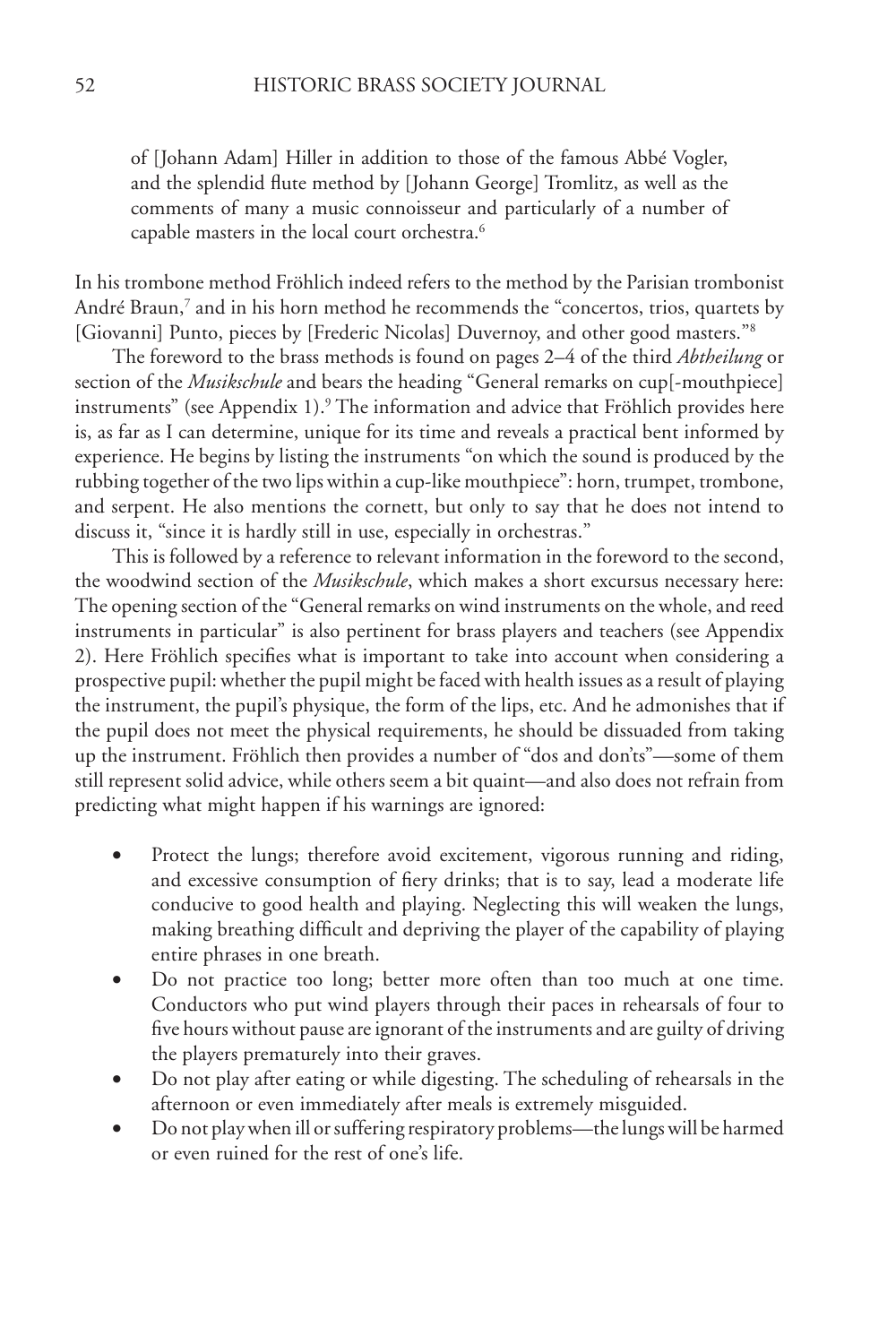- Do not drink immediately after playing when the lungs are still warm (the cause of many a premature death). If the mouth is dry, which is disadvantageous for the embouchure, it is best to rinse it out with an alcoholic liquor, which provides invigoration and new strength to the lips.
- It is easier to play if the instrument is good. Frugality is out of place when buying an instrument.

Leaving the woodwinds and returning again to the foreword of the brass methods, we receive advice specific to those instruments, and indeed concerning the instruments themselves. Here we learn

- that instruments should already be broken-in and in tune with themselves, otherwise everything is a waste of effort: it is possible to adjust a sustained tone by means of the embouchure or, on the horn, the hand in the bell, but this does not work on passing notes and in quick passages.
- that one should try to find an instrument that plays easily in the high range, but also has a full sound in the low range. If this is not possible, the decision should be made on the basis of the pupil's goal: if he intends to become a first trumpet or first horn player, the instrument has to have a good high range, if he wants to be a second player, then the low range is more important.
- that the material of which most of these instruments is made is brass. Some are however made of silver, which is more a matter of luxury, although it does have the advantage that verdigris does not form on it.
- that it is best when the bore is as uninterrupted as possible, since all steps in the bore impede the passage of air, causing heaviness of attack, loss of air, and impurity of tones. Therefore...
- instruments with dents in the tubing are useless, and excessive plugging of punctures with lead is detrimental to the sound.

Fröhlich also takes exception to the insertion of too many crooks or tuning bits in the manner of the *Inventionshorn* and *Inventionstrompete*, particularly since higher keys require narrower tubing, while lower keys require wider tubing, and one instrument is thus hardly appropriate for both. However, he does seem to make a distinction here between *Inventions*-instruments that are lengthened by means of crooks and tuning bits (which strictly speaking are not *Inventions*-instruments) and those that have built-in tuning slides, which he refers to as "tuning forks or trombone slides" (*Stimmgabeln oder Posaunenzüge*). He admits that this latter sort has the advantage of being able to adjust very precisely to the tuning of the other instruments without the use of tuning bits.

He then discusses the use of half- and whole-tone crooks to change the pitch of a horn—noting that this also applies to the trumpet and even to the trombone and serpent and of tuning bits. In the case of the trombone, he warns against inserting tuning bits between the mouthpiece and the slide, since the tube could become so long that one can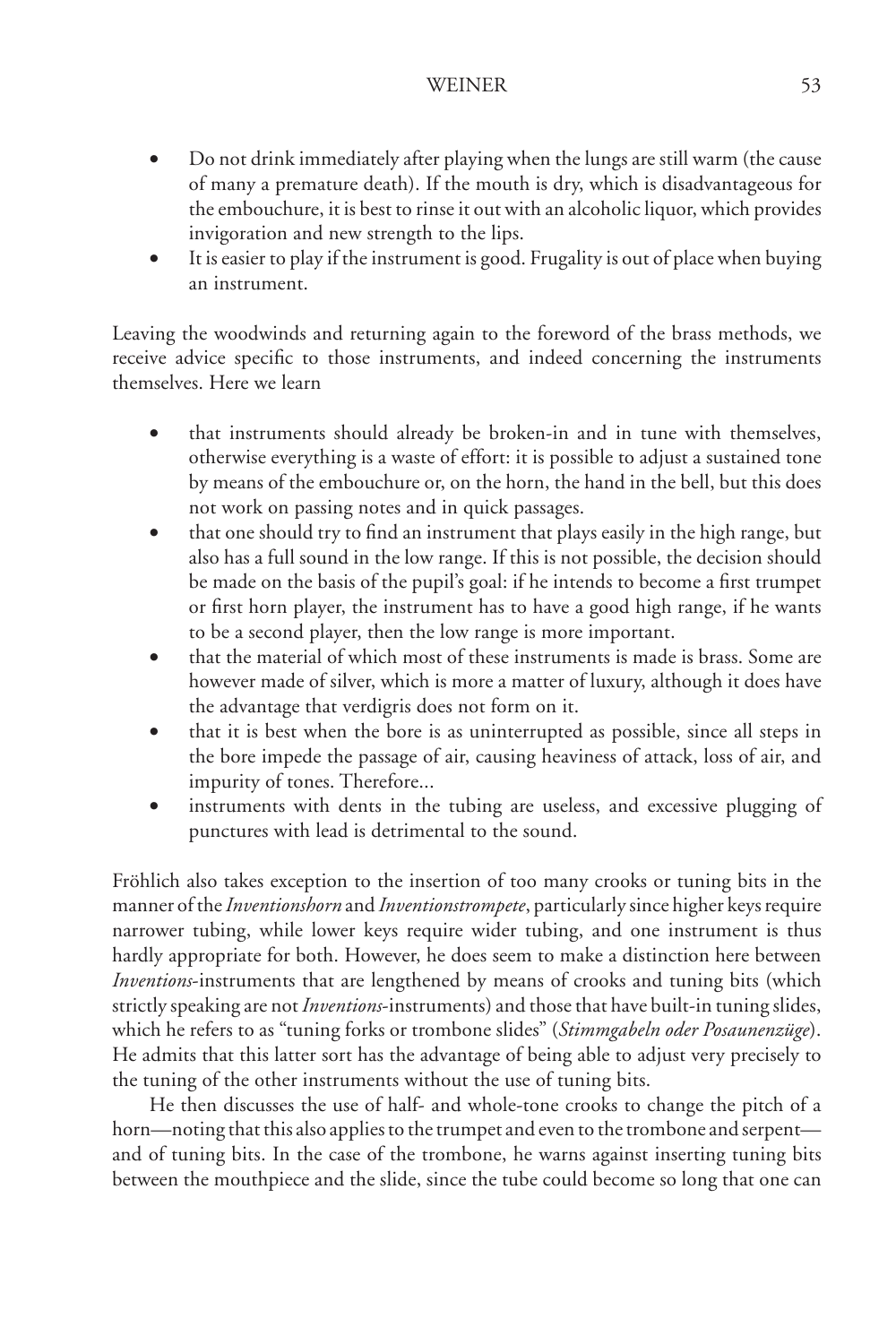no longer reach the last slide position, and also because the wider bore of the tuning bits leading into the narrower tubes of the slide would cause impurity in the sound. Strangely, Fröhlich does not mention the possibility of a tuning slide on the trombone, although he must have been aware of it from André Braun's trombone method.10 This is all the more surprising, since he refers to what is basically the same device in connection with the *Inventions*-instruments, and in that context even calls it a "trombone slide." Crooks and tuning bits should in any case fit together as tightly as possible to prevent any leakage of air.

Fröhlich then turns to mouthpieces, which have to be given careful attention because the quality and ease of production of the sound are dependent on them, and also because it is very difficult to change once one has gotten used to a particular mouthpiece. Generally,

- the deeper the cup, the more appropriate for low notes; the shallower the cup, for high notes.
- a backbore that is too narrow causes a small, weak, and unpleasant sound.
- in the case of the horn, it would be advantageous to have two mouthpieces: one with a smaller cup for high pitches, and one with a larger cup for low pitches, but both with the same rim design.

Next, mutes for trumpet and horn are described. The trumpet mute is of wood and makes the instrument sound a whole-tone higher. Horn mutes can be made in various forms and materials, but are usually a hollow sphere of cardboard, approximately six inches in diameter, and have a tube or cone that is inserted into the instrument. In order to be able to employ stopped tones while using the mute, a ball attached to a wire can be engaged to close off the tube.

The final paragraphs of the foreword deal with care and maintenance of the instruments, which should always be kept in "good condition and free of all dust." After playing, the water should be drained completely from the instrument to prevent verdigris, "which is very detrimental to the health of the player as well as to the instrument." When wrapping the mouthpiece shank or tuning bits with paper to insure an air-tight seal—a practice expressly approved by Fröhlich—care should be taken that the paper does not get into the bore and inhibit the flow of air. If this occurs the paper must be cleaned out, "which with the horn, trumpet, and trombone is done by flushing ground flint through the tubes with hot water, and shaking until they are completely clean."

The cleaning instructions are followed by those for repairing dents, for "whoever does not have the possibility of having this done by a skilled instrument maker." But this is certainly not for the faint-hearted: deep dents in narrow tubes can be repaired by soldering a pewter rod to the dent and then pulling upward, which at least removes the worst of the damage. In wider tubes, a small piece of iron wire is dropped in from the bell end, followed by an iron or lead plug with the same diameter as the tube at the damaged spot, and then another piece of iron wire—in the accompanying illustration (see Figure 1) the first piece of wire is 32 mm long x 5.5 mm in diameter, the plug 28 mm long x 19.5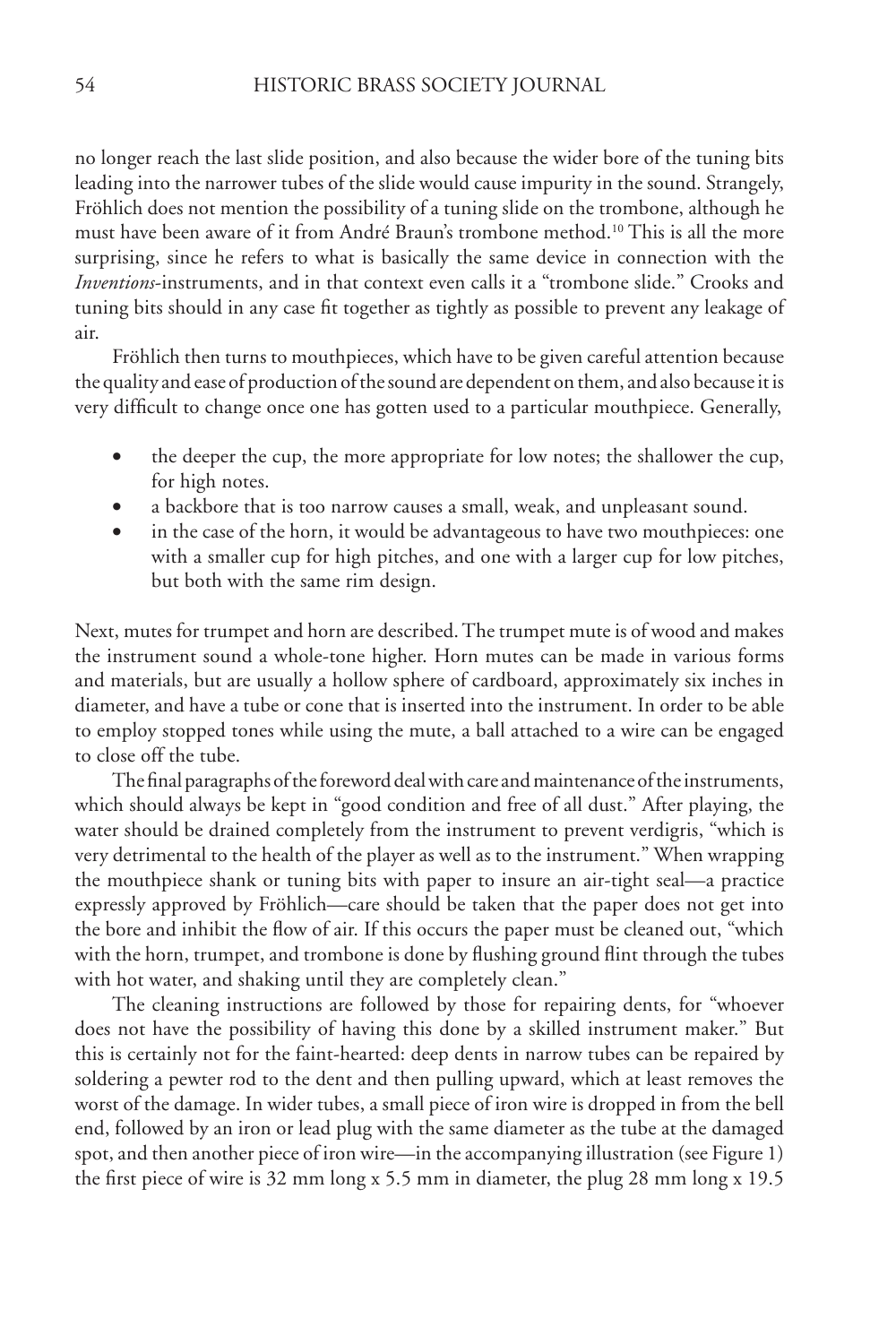mm in diameter, and the second wire, 36 mm long x 5.5 mm in diameter. After the plug is brought into position by jiggling the instrument, the dent can be carefully hammered out; the plug will then either fall out on its own or has to be knocked out by means of the piece of wire.

After the rather self-evident advice to use the first opportunity to empty out the water if the instrument starts to gurgle, Fröhlich advises that the serpent and the trombone should be taken apart after playing in order to clean them thoroughly, and that dirt should not be allowed to build up in the serpent's holes. And, finally,

it should be especially noted that the [trombone's] slides have to be lubricated with a grease-like substance, which however ought not coagulate, so that they are easy to move, for otherwise one pulls the trombone away from the mouth, and as a result always loses the embouchure.

The best [substance] for this [purpose] is Provence oil, which must be carefully wiped off every two to three days, and replaced with a moderate amount of new [oil].

The term that Fröhlich uses is *Provencer Oehl.* According to *Pierer's Universal-Lexikon* (1857–65), "Provence oil [is] the finest grade of olive oil."11 And the entry on "olive oil" in the same encyclopedia contains the following information:

The olive trees in Southern France and around Genoa give the best olive oil, which is almost odorless, pale yellow, completely clear, mild-tasting like almond oil, coagulates slightly and burns with a lively flame, is especially used as cooking oil, and is commonly known as Provence oil.<sup>12</sup>

Whether trombonists of even earlier epochs also used olive oil from Provence to lubricate their slides—or if Venetian or Roman trombonists, for example, preferred olive oil from local production—must remain unanswered for the present. Indeed, although this and the other information offered in this hitherto unheeded source may not substantially change the course of historical brass playing, the forewords to the brass and woodwind methods in Joseph Fröhlich's *Vollständige Theoretisch-pracktische Musikschule* nevertheless afford us an informative and welcome glance at the nuts and bolts of brass playing around 1800.

*Howard Weiner, a native of Chicago, studied trombone with Prof. Frank Crisafulli at Northwestern University. In 1978 he moved to Europe where he studied early music at the Schola Cantorum Basiliensis in Basel, Switzerland, and established himself as a freelance musician performing with numerous ensembles and orchestras, including the Edward Tarr Brass Ensemble, the Freiburger Barockorchester, Cappella Coloniensis, the Basel Symphony and Radio Symphony Orchestras, and Ensemble Aventure Freiburg. Weiner has authored several important articles on the history of the trombone and published editions of early trombone*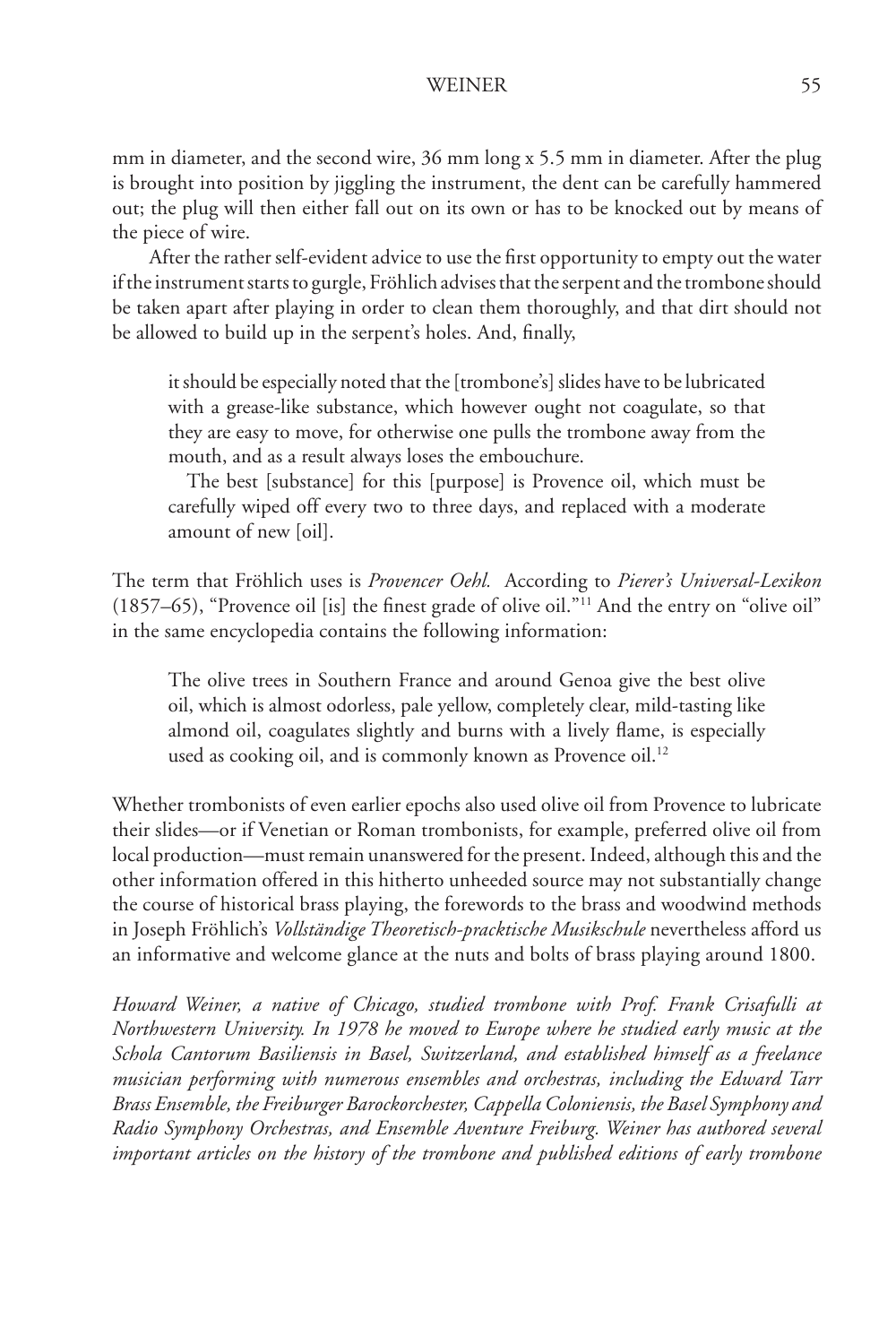*music. From 1997 he was assistant editor and since 2004, co-editor of the* Historic Brass Society Journal.

#### NOTES

<sup>1</sup> David Guion, *The Trombone: Its History and Music, 1697–1811* (New York: Gordon and Breach, 1988), 92–117.

2 At some point, Christopher Monk had a translation made (by Christopher Walter) of Fröhlich's serpent method and a part of the foreword, but it does not seem to have found wide distribution. (I would like to thank Douglas Yeo for providing me with a copy of this translation.)

3 See *Musik in Geschichte und Gegenwart*, 2nd edn., s.v. "Fröhlich, Franz Joseph" by Dieter Kirsch.

<sup>4</sup> Ibid. Until now the publication date has generally been given as "ca. 1811."

5 "Systematisch, mit Benutzung der Besten bisher erschienenen Anweisungen bearbeitet."

6 "Vorzüglich kamen mir hierbei die vortrefflichen Schulen des Pariser Conservatoriums, die ausgezeichnete Violoncell Schule des berühmten Duport, die brave Singschule von Schuberth, die gründlichen Bemerkungen eines Hiller, nebst jenen des berühmten Abbé Vogler, und die vortreffliche Flötenschule von Tromlitz zu statten, so wie die Bemerkungen manches Kunstkenners, und besonders mehrerer tüchtigen Meister bey der hiesigen Hofkapelle." *Singschule*, p. 3.

<sup>7</sup> *Posaunen-Schule*, p. 33. See also Howard Weiner, "André Braun's *Gamme et Méthode pour les Trombonnes:* The Earliest Modern Trombone Method Rediscovered," *Historic Brass Society Journal* 5 (1993): 288–308.

<sup>8</sup> *Horn-Schule*, p. 20.

9 Each of the four sections—singing method, woodwind methods, brass methods, string methods—is paginated separately. It is interesting to note how Fröhlich avoided the problem, also encountered nearly two hundred years later by the founders of the Historic Brass Society and this journal, of having to refer to wooden lip-vibrated aereophones, such as the cornett and the serpent, as "brass" instruments. To be sure, "Historic Cup Instrument Society" really doesn't have quite the right "ring" to it.

10 See Weiner, "André Braun's *Gamme et Méthode*," 292.

11 "Provencer Öl, die feinste Sorte Olivenöl."*Pierer's Universal-Lexikon*, 4th edn. (Altenburg, 1857–65), s.v. "Provencer Öl." www.zeno.org/Pierer-1857/K/pierer-1857-013-0653 (accessed 8 July 2008). I am indebted to Rudolf Tutz, Innsbruck, for calling my attention to this resource.

<sup>12</sup> "Die Ölbäume in Südfrankreich u. um Genua geben das beste O., welches fast geruchlos, blaßgelb, völlig klar, mild schmeckend, wie Mandelöl ist, leicht gerinnt u. mit lebhafter Flamme brennt, vorzugsweise als Speiseöl benutzt wird u. als Provenceröl am bekanntesten ist." *Pierer's Universal-Lexikon*, s.v. "Olivenöl." www.zeno.org/Pierer-1857/K/pierer-1857-012-0276 (accessed 8 July 2008).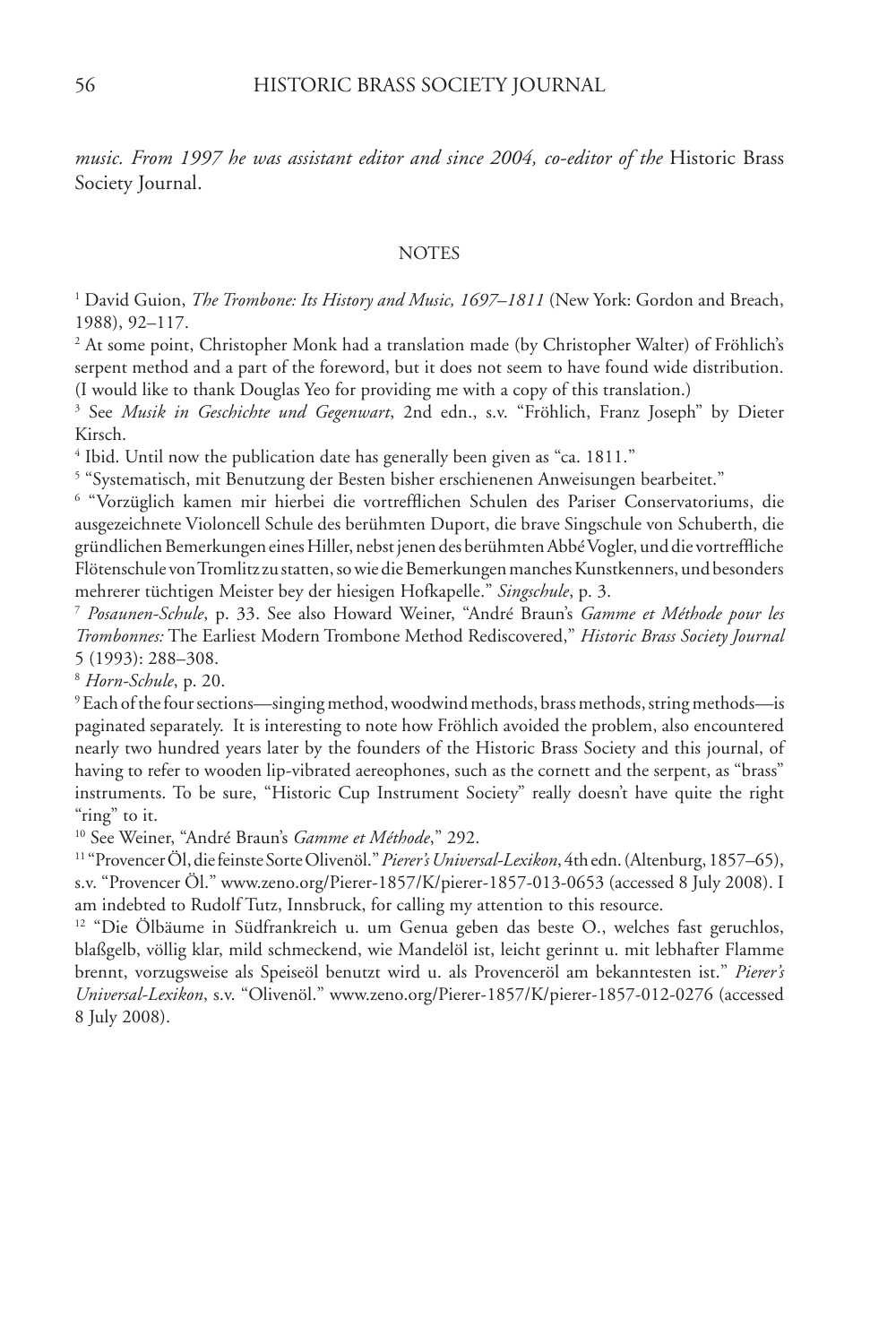# **Appendix 1**

#### **[English translation]**

# **General remarks on cup[-mouthpiece] instruments**

In this category belong all those wind instruments on which the sound is produced by the rubbing together of the two lips within a cup-like mouthpiece.

These are:

- 1) the horn,
- 2) the trumpet,
- 3) the trombone,
- 4) the serpent.

The cornetto, which actually also belongs in this category, cannot be discussed here, since it is hardly still in use, especially in orchestras.

The general remarks given on page three concerning wind instruments in general [preceding the woodwind methods of section two of the *Musikschule*; see Appendix 2], about the determination of the pupil's suitability, the amount of practice, of study, and so on, are naturally all valid here, too.

By the same token, here as well as there, one has to make sure, in regard to the instruments, that they are already broken in and that they are in tune [with themselves]. This must be stressed here all the more, since otherwise everything is a waste of effort, for when holding out tones one can help oneself partially by means of the embouchure, partially for some—for example, on the horn—by means of manipulations of the hand, but in passing and in quick passages everything is in vain.

In particular one should seek to obtain an instrument that speaks easily in the high range and also produces a full sound in the low range. If however the instrument lacks one or another of

#### **[original German text]**

### **Allgemeine Bemerkungen für die Becher-Instrumente.**

Unter diese Rubrik gehören alle jene Blasinstrumente, bey welchen der Ton durch die Reibung der beyden Lippen an einander innerhalb eines becherartigen Mundstückes hervorgebracht wird.

Diese sind:

- 1) Das Horn,
- 2) Die Trompete,
- 3) Die Posaune,
- 4) Der Serpent,

Von dem Zinken, welcher eigentlich auch unter diese Rubrik gehört, kann hier die Rede nicht seyn, indem er wenig mehr, besonders nicht bey Orchestern gebräuchlich ist.

Die den Seite 3 gegebenen allgemeinen Bemerkungen in Hinsicht der Blasinstrumente überhaupt, über die Untersuchung der Qualität des Schülers, die Zeit der Uebung, des Lernens, u.s.w. gelten natürlich alle auch hier.

Eben so muss man auch hier, wie dort, in Rücksicht der Instrumente selbst darauf sehen, dass dieselben schon ausgeblasen seyn, dass sie rein stimmen, was hier um so mehr bemerkt werden muss, als sonst alle angewandte Mühe verloren ist, indem man sich wohl beym Aushalten theils durch den Ansatz, theils bey manchen z.B. dem Horn durch die Manipulationen der Hand helfen kann, aber im Vorübergehen und bey geschwinden Stellen alles umsonst ist.

Besonders suche man ein Instrument zu erhalten, welches sowohl die Höhe leicht anspricht, als auch die Tiefe mit Fülle gibt. Fehlt dem Instrumente aber doch eines oder das andere dieser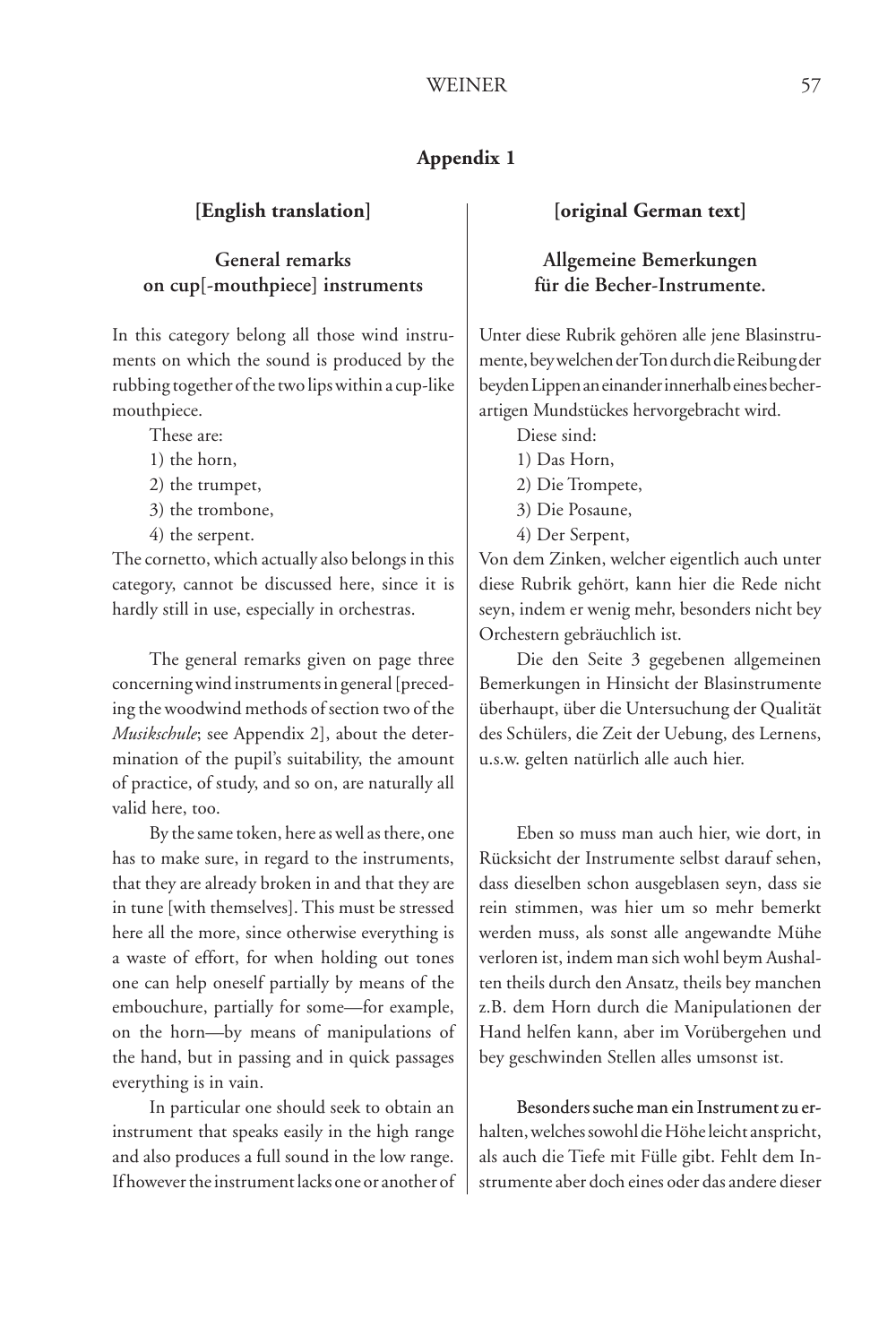these things, then one should take into consideration the part the pupil has decided to learn: on the horn, for example, or the trumpet, whether the pupil intends to become a first player or a second player, whereby in the former case the instrument has to be better in the high range, [and] in the latter case, in the low range. Yet it is best to get used to both types, or the so-called "principal," if at all possible, especially if one wants to perform as a solo wind player, since as a rule all the more recent solo parts are composed in such a manner that a moderate high range is combined with the low range. The usual range is from low C in the bass up into the three-line register.

As far as the usual material of most of the abovementioned instruments is concerned, they are most frequently made of brass, the most suitable type of metal for this purpose. There are, to be sure, such instruments [made] of silver, but this is more a matter of luxury; and the advantage of silver—that verdigris does not form on it—is offset, on the other hand, by a lesser degree of elasticity.

Concerning the form of these instruments, the most perfect is that in which the inner bore continues in the most uninterrupted line as possible, since all steps that interrupt this line impede the passage of the air, causing heaviness of attack, loss of air, and sometimes impurity of the tones. Therefore instruments with many dents or other depressions in the tubing are useless, just as excessive plugging of punctures with lead is detrimental to the conduction of the vibrations and, with that, to a good sound. From this it follows that the insertion of too many so-called crooks or shanks (tuning bits) is also very harmful, especially also in the manner of the so-called *Inventionshorn* and -*trompete*, principally that of the horn. Since the higher pitches require narrower tubes, and the lower [pitches] wider ones—thus for each pitch a separate horn would

Stücke, so nehme man Rücksicht auf den Theil, welchen zu erlernen sich der Schüler festgesetzt hat: Beym Horn z.B. oder der Trompete, ob der Schüler ein Primarius oder Secundarius zu werden gedenket, in welchem ersten Falle natürlich das Instrument besser die Höhe, im 2<sup>ten</sup> die Tiefe angeben muss. Doch wird man wohl thuen, sich, wenn es anderst möglich ist, an beyde Arten oder das sogenannte Principal zu gewöhnen, besonders, wenn man als Solo Bläser auftreten will, da alle neuern Solo Parthien in der Regel so gesetzt sind, dass sich darin eine mittelmässige Höhe mit Tiefe vereinigt. Gewöhnlich wird von dem tiefen Bass C bis in das 3 gestrichene gesetzt.

Was die bey den meisten der genannten Instrumente gewöhnliche Materie betrifft, so bestehet selbe am häufigsten aus Messing, also der hiezu zweckmässigsten Metallart. Es giebt zwar dergleichen Instrumente von Silber, allein diess ist mehr Sache des Luxus, und das Vortheilhafte des Silbers, dass es keinen Grünspan ansetzt, wird anderer Seits durch die geringere Elastizität desselben geschwächt.

Rücksichtlich der Form dieser Instrumente ist jene die vollkommenste, wenn der innere Cylinder in einer möglichst ununterbrochenen Linie fortläuft, indem alle Absätze, wodurch diese Linie unterbrochen wird, den Durchgang des Windes hindern, so hin eine Schwere im Anblasen, Luftverlust, und mit unter Unreinheit der Töne verursachen. Daher sind Instrumente mit vielen Dallen oder sonstigen Eindrücken in die Röhre nichts nutz, so wie auch das viele Verstopfen der eingefallnen Löcher mit Bley, der Fortpflanzung der Erzitterungen, somit dem guten Tone nachtheilig ist. Hieraus ergibt sich ferner, dass das viele Aufstecken mit den sogenannten Krummbögen oder den Stiftchen (Setzstücken) auch sehr schädlich sey, besonders auch die Art der sogenannten Inventions Horn und Trompeten, hauptsächlich die der Horn [*sic!*].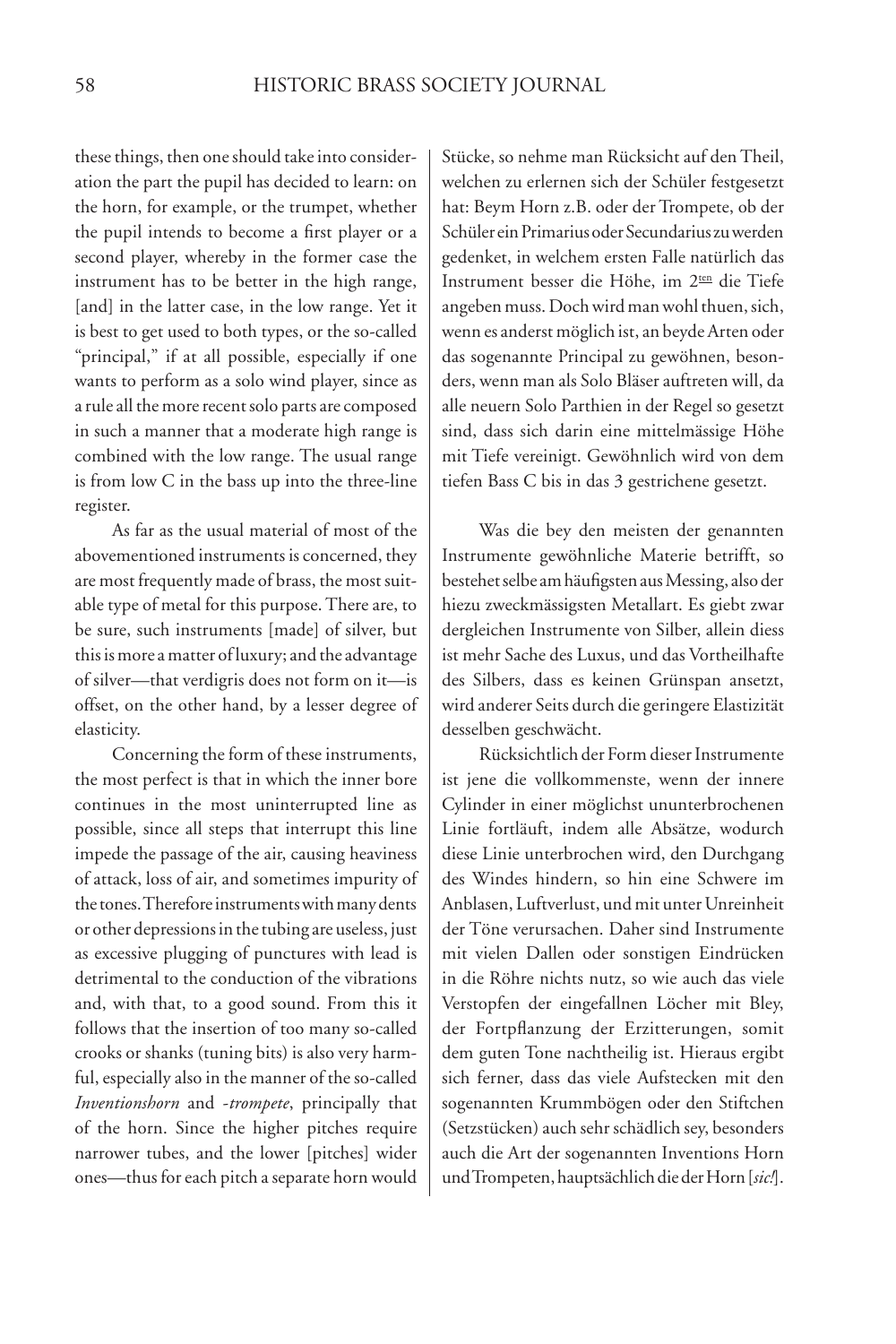actually be in order—one can easily understand how disadvantageous it must be playing in all pitches, for example, the low and the high  $B_b$ , on one and the same instrument.

Meanwhile, one prefers—so as not to have to drag around so many individual horns for the different keys that may occur—to make a sacrifice for the sake of comfort, all the more since the so-called tuning forks or "trombone slides" [i.e., tuning slides] affixed to these *Inventions*instruments provide by this means the advantage of being able to adjust very precisely to the tuning of the other instruments, without being forced to take recourse to the troublesome and tonally detrimental insertion of tuning bits. This sort of *Inventionshorn* is therefore the best.

Lacking such a horn, one must either have a separate one for each key or, if one has only a few or several pairs, solve the problem by using so-called crooks (bows). With these, the following has to be taken into consideration.

It is known that the longer the tube, the lower the tone will be. Therefore, in order to lower a higher horn, or to give it a lower tuning by means of lengthening the tube, one makes use of larger or smaller, single or double, curved tubes that are inserted into the instrument, and which are called crooks or bows. The larger crook is usually of such a length that it lowers the instrument by a whole [tone], the smaller [crook], by a semitone. Here and there, two such larger crooks are also combined, by means of which a lowering of two tones is achieved. Thus if one wants, for example, to lower a high-B<sub>p</sub> horn to G, one must insert two crooks—a larger one that lowers the instrument a whole tone to A<sub>b</sub>, and a smaller one that lowers the same [instrument] another semitone to G. The same also applies to the trumpet and even also to the trombone

Da die höhern Tonarten engere Röhren, und die tiefern weitere erfordern, für jede Tonart also eigentlich ein eignes Horn gehört, so kann man leicht abnehmen, wie nachtheilig das Einsetzen aller Tonarten z.B. das tiefen und zugleich der hohen b auf einem und eben demselben Instrumente seyn müsse.

Indessen bringt man der Gemächlichkeit, um sich nicht mit so vielen einzelnen Horn bey eintretender Verschiedenheit der Tonarten herumschleppen zu müssen, hierinn um so lieber ein Opfer, als ferner die bey diesen Inventions-Instrumenten angebrachten sogenannten Stimmgabeln, oder Posaunenzüge den Vortheil gewähren, dass man, ohne zu dem beschwerlichen, und dem Tone schädlichen Aufsetzen von Stiften gezwungen zu seyn, durch selbe ganz genau nach den übrigen Instrumenten die Stimmung richten kann. Diese Art von Inventions Horn ist daher die beste.

In Abgang solcher Horn muss man entweder für jede Tonart eigene haben, oder sich, wenn man nur einige oder mehrere Paar hat, mit den sogenannten Bögen (Krummbögen) helfen. Mit diesen hat es folgende Bewandniss.

Es ist bekannt, dass, je länger der Cylinder ist, desto tiefer der Ton werde. Um daher ein höheres Horn zu vertiefen, oder ihm eine tiefere Stimmung durch die Verlängerung des Cylinders zu geben, bedient man sich grösserer und kleinerer, einfacher und doppelter runder Röhren, welche man auf das Instrument steckt, und die man Bögen oder Krummbögen nennt. Der grössere Krummbogen ist gewöhnlich von einer solchen Länge, dass er das Instrument um einen ganzen, der kleinere, dass er es um einen halben Ton vertieft. Hie und da sind auch 2 solcher grösserer Bögen vereinigt, wodurch die Vertiefung um 2 Töne bewirkt wird. Will man also z.B. ein hoch B Horn zu G vertiefen, so muss man 2 Bögen aufstecken, eine grösseren, welcher das Instrument um eine ganzen Ton also zu as, und einen kleineren, welcher dasselbe noch um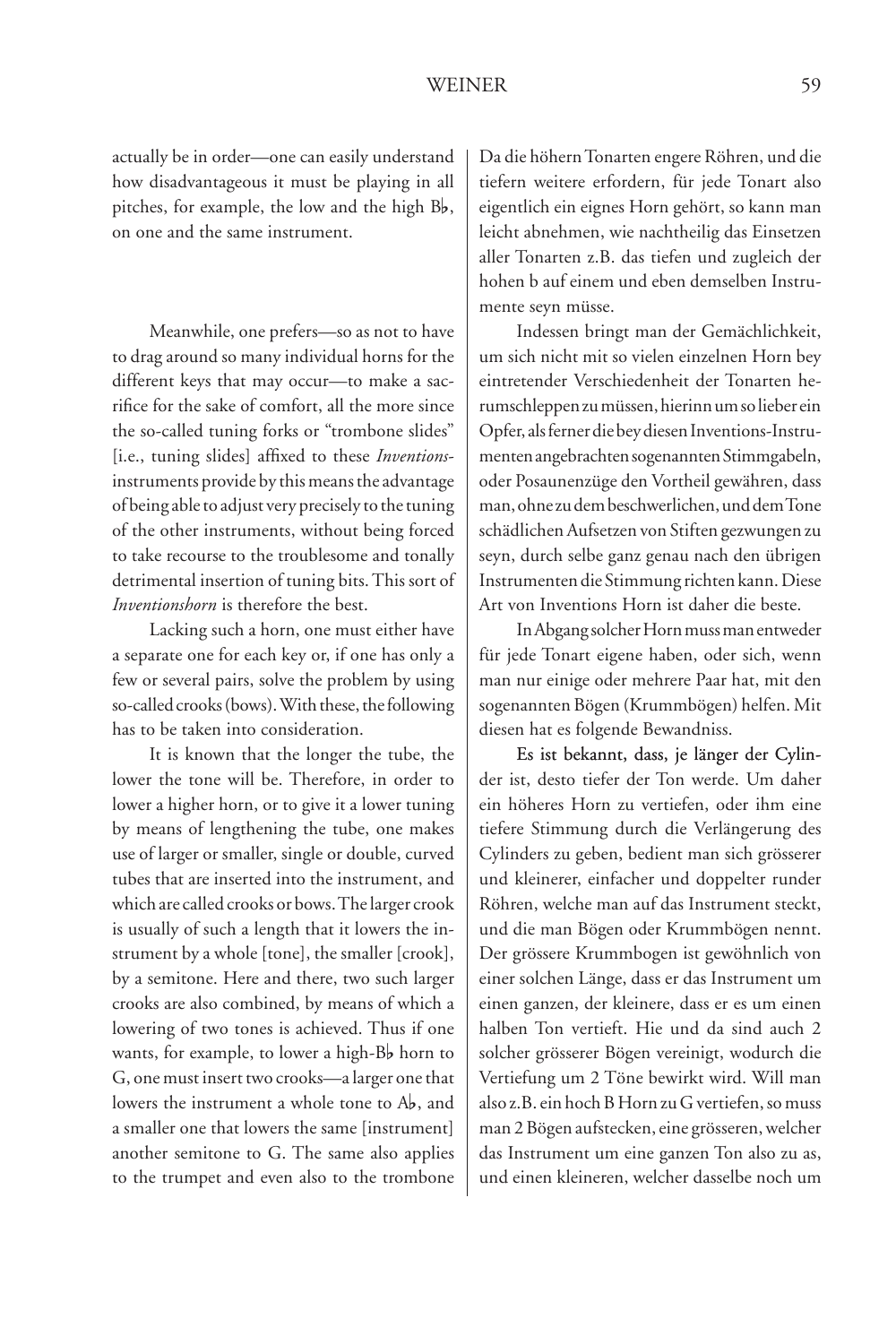and the serpent. One inserts, for example, into a serpent, which in military bands is usually in  $E_{\mathbf{b}}$ , a semitone crook by means of which it is lowered to D as the actual key of this instrument. By inserting similar crooks, one can also lower it to C, although this usually disrupts the proportions of the instrument, thus creating impurity. If the instrument is tuned too low, there is no other solution than to cut it down, thereby shortening the bore; yet, especially with horns, this is not recommended, since the proportions of the instrument can be easily ruined.

If the instrument is only a little too high, one inserts one or several tuning bits, which one should therefore always have on hand in various lengths. This applies to the horn as well as to the trumpet, on which these [tuning bits] render quite good service, [and] indeed often take the place of crooks.

This is also applicable to the trombone, but here one should take care not to insert tuning bits at the mouthpiece, lest one lengthen the tube so much that one is no longer able to reach the last position with the arm, and especially because, through the insertion of the tuning bit at the mouthpiece, the inner bore right at the beginning is wider and immediately thereafter would be narrowed by the thinner tubes that follow, through which an impurity of sound is created.

In any event, one must join the crooks, as well as the tuning bits, very tightly together so that no air, or at least as little as possible, is lost.

So much concerning the instruments themselves. With respect to the mouthpieces of these instruments—to the construction of

einen halben also zu G vertieft. Eben das nämliche gilt auch von der Trompete, auch sogar von der Posaune und dem Serpent. Man steckt z.B. auf einen Serpent, welcher gewöhnlich bey Militär-Musiken im Es steht, einen halben Tonbogen auf, wodurch er dann auf D, als die eigentliche Tonart dieses Instrumentes erniedriget wird. Durchs Aufstecken von dergleichen Bögen kann man denselben auch zu C vertiefen, wodurch aber doch schon meistens das Verhältniss des Instruments gestört, somit Unreinheit erzeugt wird. Stimmt das Instrument zu tief, so ist nicht anderst zu helfen, als wenn man es abschneidet, dadurch den Cylinder verkürzt, doch ist es besonders bey Horn nicht anzurathen, weil sonst leicht die Verhältnisse des Instruments können gestört werden.

Ist das Instrument nicht gar zu hoch, so setzt man eines oder einige Stiftchen auf, welche man daher von verschiedener Grösse immer im Vorrathe haben sollte. Diess gilt sowohl von dem Horn, als der Trompete, bey welcher diess vorzüglich gute Dienste leistet, ja oft die Stelle von Bögen vertritt.

Auch bey der Posaune ist diess anwendbar, aber hier hüte man sich bey dem Mundstücke Stiftchen einzusetzen, indem man sonst den Cylinder zuviel verlängert, so dass man ausser Standes kömmt, den letzten Zug mit dem Arme erreichen zu können, besonders aber, weil durch das Einsetzen des Stiftchens bey dem Mundstücke der innere Cylinder gleich im Anfange weiter, und gleich darauf durch die folgende dünnere Röhre verengt würde, wodurch eine Unreinheit der Töne entsteht.

Ueberhaupt muss man aber die Krummbögen sowohl als die Stiftchen sehr fest zusammenstecken, damit nur keine Luft, oder doch so wenig als möglich verloren geht.

So viel in Rücksicht der Instrumente selbst. Hinsichtlich der Mundstücke dieser Instrumente, auf deren Bau, so wie bey den Rohrinstrumenten,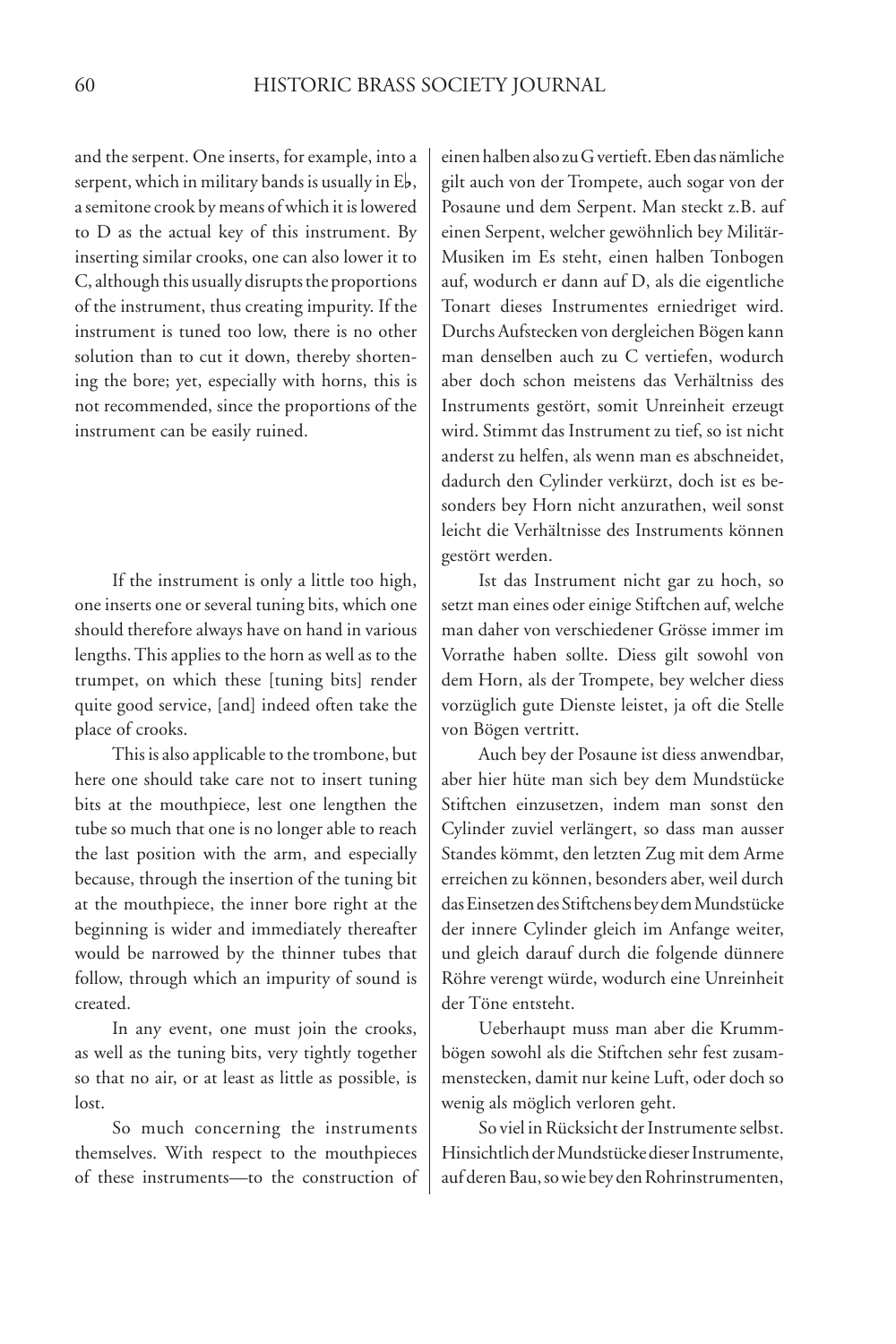which careful attention has to be paid, just as on the reed instruments, because the quality of the sound and the lightness of producing the same are dependent upon it, and it is also very difficult to wean oneself from a mouthpiece that one has already become accustomed to—the following general factors can be presumed.

The deeper the cup of a mouthpiece, the more it serves to produce lower tones; the shallower [the cup], the [more it serves to produce] higher tones.

A [back]bore that is too narrow causes a small, weak, and unpleasant sound.

Since in the case of the horn the dimensions of this instrument are so varied and extended that many a tone occurs twice—for example, high  $B_b$  and low  $B_b$ —and the lower tones in any case require a very full embouchure in order to lend them a full sound, just as the high [tones require] a very small [embouchure], it would be good—in those places where the low and high keys are not divided up between two pairs of horn players—to employ two types of mouthpiece, one for the low, one for the high keys, which differ not in terms of the design of the rim, but in terms of the shape of the cup, so that the player's embouchure does not become ruined.

In order to temper the sound of the horn or the trumpet, one uses so-called mutes on them.

The mute for the horn comes in various forms and various materials. It usually consists of a hollow sphere of cardboard or another material, whose diameter measures approximately six inches, and on which there is an open tube or cone that fits into the lower part of the horn near the bell. Through the insertion of this mute, the horn sounds as if it were heard at a great distance, and a *piano* can be reduced to the slightest whiff. So that the hornist does not lose the advantage of stopping while using this mute, however, there is

eine vorzügliche Rücksicht genommen werden muss, weil hievon die Güte des Tons, und die Leichtigkeit in Hervorbringung desselben hauptsäglich abhängt, und es auch sehr hart hält, sich eines Mundstückes zu entwöhnen, auf dem man sich schon eingeblasen hat, lassen sich folgende allgemeine Bestimmungen annehmen.

Je tiefer der Kessel eines Mundstückes ist, desto mehr dient er um tiefere, je seichter derselbe, um höhere Töne hervorzubringen.

Der zu enge Bohrer verursacht einen kleinen schwachen und widrigen Ton.

Da bey dem Horn die Dimensionen dieses Instrumentes so verschieden und ausgedehnt sind, dass mancher Ton zweymal vorkömmt, z.B. hoch B und tief B, und überhaupt die tieferen Töne, um mit Fülle behandelt werden zu können, einen sehr vollen Ansatz, so wie die höheren einen sehr scharfen fordern, so wäre es gut, dass man an jenen Orten, wo nicht 2 Paar Waldhornisten die tiefen und hohen Tonarten theilen, sich zweyerley Mundstücke, eines für die tiefen, eines für die hohen Tonarten bediene, welches sich wohl nicht in Hinsicht des obern zum Ansatze gehörigen Baues, aber in Hinsicht der Structur des Kessels unterscheide, damit nämlich nicht der Ansatz des Bläsers gestört werde.

Um den Ton des Horns oder der Trompete zu mässigen, bedient man sich bey denselben der sogenannten Sordinen.

Die Sordine bey dem Horn ist von verschiedener Form, und von verschiedenem Material. Gewöhnlich bestehet sie aus einer hohlen Kugel von Pappe Holz, oder sonst einer Materie, deren Durchmesser ohngefähr 6 Zoll beträgt, und an der sich ein offener Schlauch oder Zapfen befindet, der in den untern Theil des Horns zunächst der Stürze passt. Durch das Einschieben dieses Sordins bekömmt das Horn den Ton als ob es in weiter Entfernung gehört würde, und das Piano kann dabey bis zum schwächsten Hauche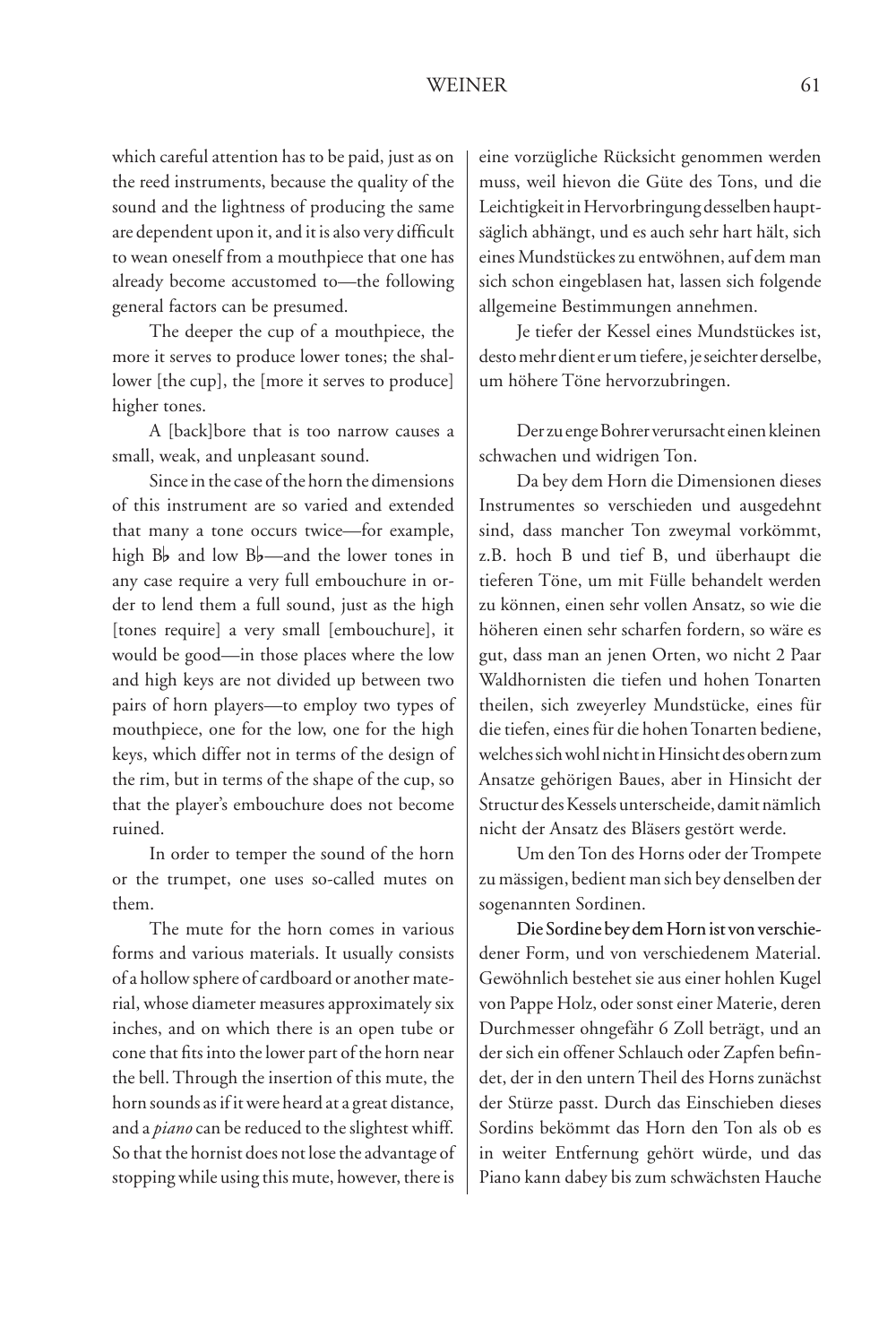fixed within it a wire with a leather-covered ball attached to it, by means of which the opening of the tube can be covered. This wire comes out of the bottom of the sphere and has a loop by which it can be grasped in order to carry out the stopping.

For the trumpet, this mute is made of a small wooden tube that fits into the bell, through the insertion of which the instrument not only has a weaker sound, and one completely different from the normal trumpet tone, but also usually causes the instrument to rise in pitch by a whole tone.

As far as the rule of keeping the instruments clean is concerned, which is stated above in the general remarks for all types of wind instruments, the observation of the same is particularly important here.

One therefore strives always to keep the instruments in good condition and free of all dust, which easily mixes with the water running through the instrument and thus ruins its proportions.

After playing, one lets the water drain out of the instrument completely, but not so that it can penetrate through the tubes, for then verdigris forms very easily, which is very detrimental to the health of the player as well as to the instrument itself. One should be especially careful when wrapping the mouthpiece or the tuning bits with paper to make them seal better—which, by the way, affords a great advantage for the airtight seal on not very skillfully crafted instruments—that it [the paper] does not get into the tube, whereby the passage of the air would be inhibited. If for any reason this happens, one must clean the

modificirt werden. Damit aber der Hornist bey dem Gebrauche dieses Sordins den Vortheil des Stopfens nicht verliere, hat man innerhalb derselben einen Drath mit einer daran befestigten, mit Leder überzogenen Kugel angebracht, durch welche die Höhlung des Schlauchs verdeckt werden kann. Dieser Drath gehet auf der untern Seite aus der Kugel heraus, und hat eine Oehre zum Anfassen, um damit das Stopfen zu verrichten.

Bey der Trompete besteht diese Sordine aus einer kleinen hölzernen Röhre, welcher in die Stürze der Trompete passt, durch deren Einschieben das Instrument nicht allein einen schwächeren, und einen von dem gewöhnlichen Trompetentone ganz verschiedenen Klang hat, sondern welche auch gewöhnlich verursacht, dass das Instrument als dann um einen ganzen Ton höher stehet.

Was die oben in den allg: Bemerkungen für alle Arten von Blasinstrumenten gegebene Vorschrift des Reinerhaltens der Instrumente betrifft, so ist die Beobachtung derselben hier besonders wichtig.

Man suche daher die Instrumente immer im guten Zustande, und von allem Staube frey zu erhalten, welcher sicht leich [*sic!* recto: sich leicht] mit dem in das Instrument laufenden Wasser vermischt, und so das Verhältniss desselben stört.

Nach dem Blasen lasse man das Wasser aus dem Instrumente ganz ablaufen, aber nicht so dass es durch die Röhren dringe, denn sonst setzt sich leicht Grünspan an, welches der Gesundheit des Spielers so wie dem Instrumente selbst sehr nachtheilig ist. Besonders hüte man sich bey dem gewöhnlichen Umwickeln des Mundstückes oder der Stifte mit Papier, um sie genauer schliessen zu machen, welches übrigens bey nicht ganz fleissig gearbeiteten Instrumenten zum festen Schluss der Luft einen grossen Vortheil gewährt, dass dasselbe nicht in die Röhre komme, wodurch der Durchgang der Luft gehemmt wird. Ist diess der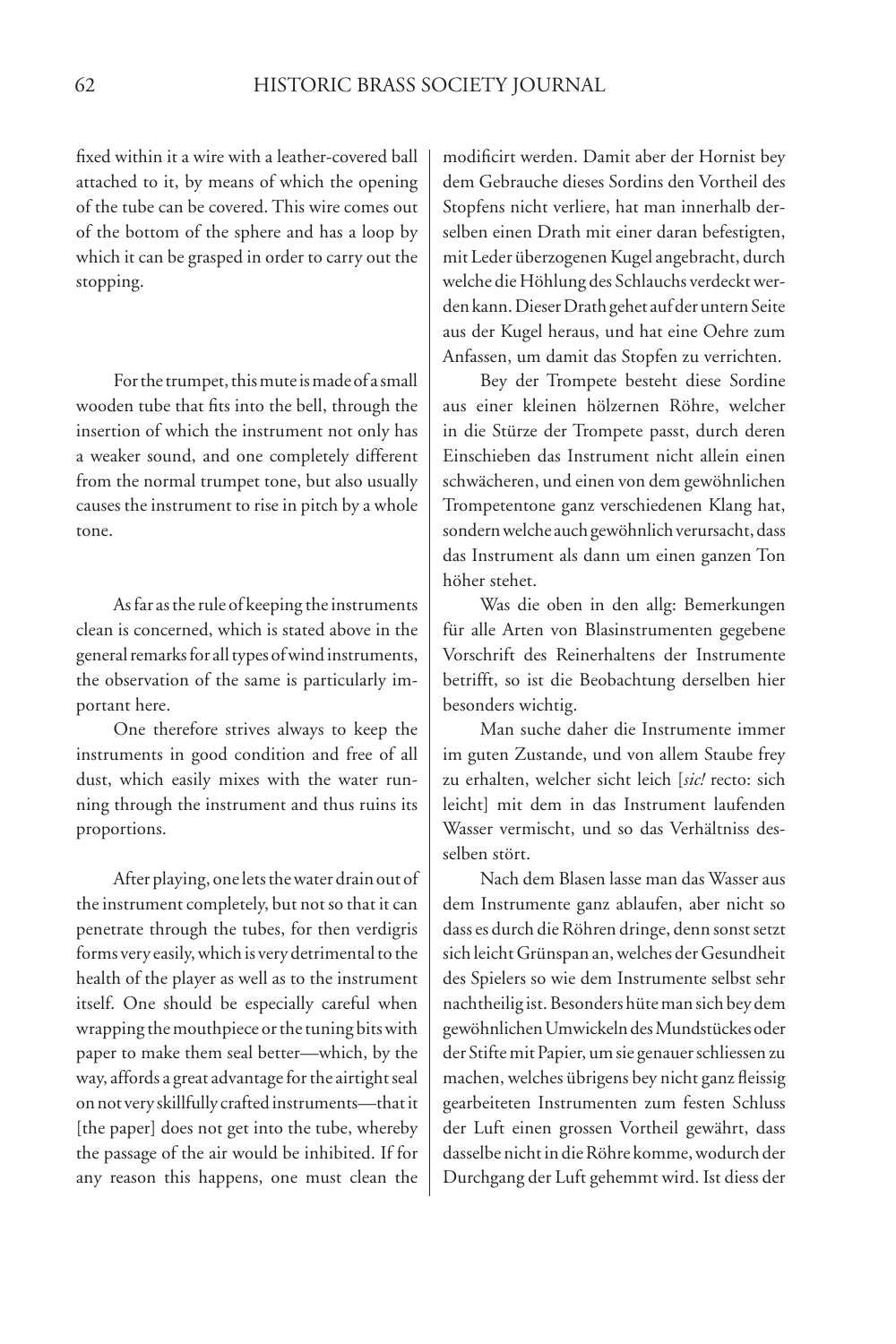instrument, which with the horn, trumpet, and trombone is done by flushing ground flint through the tubes with hot water, and shaking it until it is completely clean. If the instrument is damaged with several dents, one must remove them. Whoever does not have the possibility of having this done by a skilled instrument maker can help himself in the following manner. The deeper dents, particularly in the narrower tubes, can be repaired by soldering [onto the dent] a pewter rod that is then pulled up, through which the damaged spot at least loses its deep indentation. For the widest tubes, especially of the horn, one drops a small piece of iron wire (see a [in Figure 1]) into it from the bell end. Then this is followed by a plug (b), which can be made of iron, lead, or in an emergency also of hard wood, and after this a small piece of wire (c) similar to (a). By appropriate jiggling of the instrument, the plug (b), which must have the diameter of the tube at the damaged spot, is tamped down to that spot. With a skillful hand the damaged spot is then hammered out, whereupon the plug (b) either falls out on its own or is brought out by the piece of wire (a) being knocked or tossed back.

While playing, too much water often collects in the instrument, which one quickly notices as a result of the gurgling sound; one therefore takes the first opportunity, for example, at a somewhat longer pause, to let the water out.

With the serpent and the trombone, one takes the pieces apart after playing in order to clean them thoroughly. With the former, one also must be sure that no dirt builds up in the holes, through which the bore is altered and the

Fall aus irgend einer Ursache, so muss man das Instrument ausputzen, welches bey dem Horn, der Trompete und Posaune geschieht, indem man Flinten Schrot mit heissem Wasser durch die Röhren laufen lässt, und solange rüttelt, bis selbe ganz sauber sind. Ist das Instrument durch mehrere Eindrücke beschädiget, so muss man es ausdallen lassen. Wer die Gelegenheit nicht hat, dieses durch einen geschickten Instrumentenmacher verrichten zu lassen, kann sich folgender Art bedienen. Die tieferen Eindrücke, besonders in den engern Röhren, konnen durch das Aufschmelzen einer Zinnstange, welche alsdann in die Höhe gezogen wird, wodurch die fehlerhafte Stelle doch wenigstens den tiefen Eindrück verliert, gehoben werden. Bey der weitesten Röhre, besonders des Horns, lässt man ein Stückchen Eisendraht Siehe a) von dem Becher in dasselbe fallen. Hiernächst lässt man den Zapfen b) welcher aus Eisen, Bley, im Nothfalle auch aus hartem Holze bestehen kann, nachfolgen, und auf denselben ein dem a) ähnliches Drahtstückchen c). Durch eine angemessene Bewegung des Instruments wird der Zapfen b) welcher die Dicke der Hornröhre an der fehlerhaften Stelle haben muss, bis an selbe hingedrängt. Mit geschickter Hand wird dann die fehlerhafte Stelle herausgehammert, worauf der Zapfen b) entweder von sich selbst wieder herausfällt, oder durch das Wiederstossen oder Zurückwerfen des Drathstückes a) herausgebracht wird.

Oefters sammelt sich während dem Blasen zu viel Wasser in dem Instrumente, welches man durch das Röcheln desselben leicht bemerkt, man benutze daher die erste Gelegenheit, z.B. bey einer etwas längeren Pause, um das Wasser ablaufen zu lassen.

Bey dem Serpent und der Posaune nehme man nach dem Blasen die Stücke auseinander, um sie ganz zu reinigen. Bey ersterem muss man auch darauf sehen, dass sich kein Schmutz an die Löcher gesetzt habe, wodurch das Geböhr verän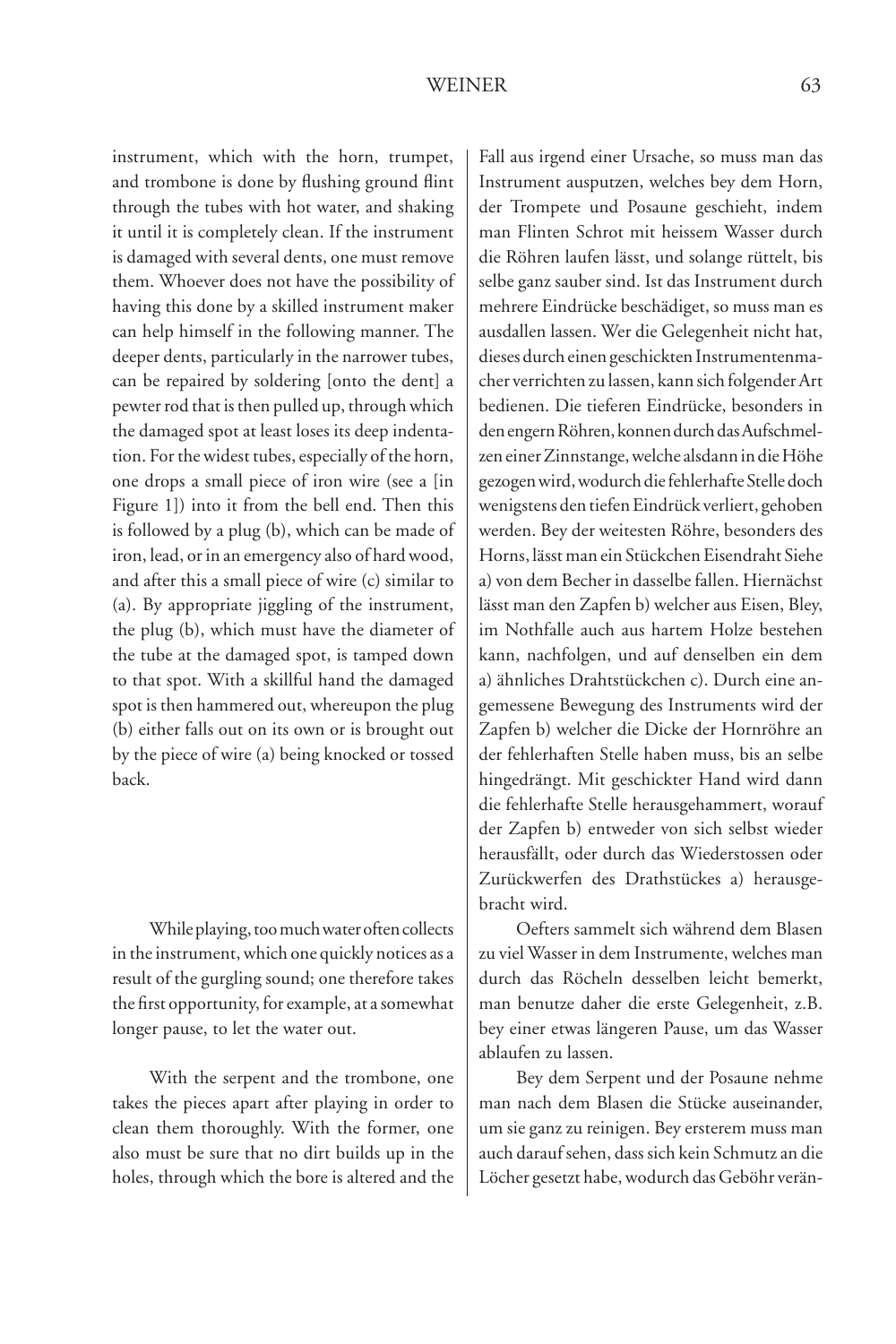purity of the sound harmed. With the latter, it should be especially noted that the slides have to be lubricated with a grease-like substance, which however ought not to coagulate, so that they are easy to move, for otherwise one pulls the trombone away from the mouth, and as a result always loses the embouchure.

The best [substance] for this [purpose] is Provence oil, which must be carefully wiped off every two to three days, and replaced with a moderate amount of new [oil].

dert, und der Reinheit des Tones geschadet wird. Bey letzterer ist besonders zu bemerken, dass die Züge mit einer fettartigen Materie, welche aber nicht gerinnen darf, so eingeschmiert werden, dass sie sehr leicht zu bewegen sind, denn sonst zieht man sich die Posaune von dem Munde, und verliert daher immer den Ansatz.

Das beste hiezu ist Provencer Oehl, welches alle 2 bis 3 Täge fleissig abgewischt, und mit neuem mässig ersetzt werden muss.



**Figure 1:** The two wires (a and c) and plug (b) to be used in repairing dents ("Allgemeine Bermerkungen für die Becher Instrumente," p. 4)

#### **Appendix 2**

#### **[English translation]**

# **General remarks on wind instruments on the whole, and reed instruments in particular**

The first thing one should ascertain in a pupil who wants to learn a wind instrument is whether his constitution is such that in learning the instrument he does not have anything to fear with regard to his health.

#### **[original German text]**

# **Allgemeine Bemerkungen für die Blasinstrumente überhaupt, und die Rohrinstrumente insbesondere**

Das Erste, worauf man vorzüglich, beÿ dem Schüler, welcher ein Blasinstrument erlernen will, sehen sollte, ist, ob seine Constitution von solcher Art seÿ, dass derselbe bey Erlernung des Instrumentes nichts in Hinsicht seiner Gesundheit zu befürchten habe.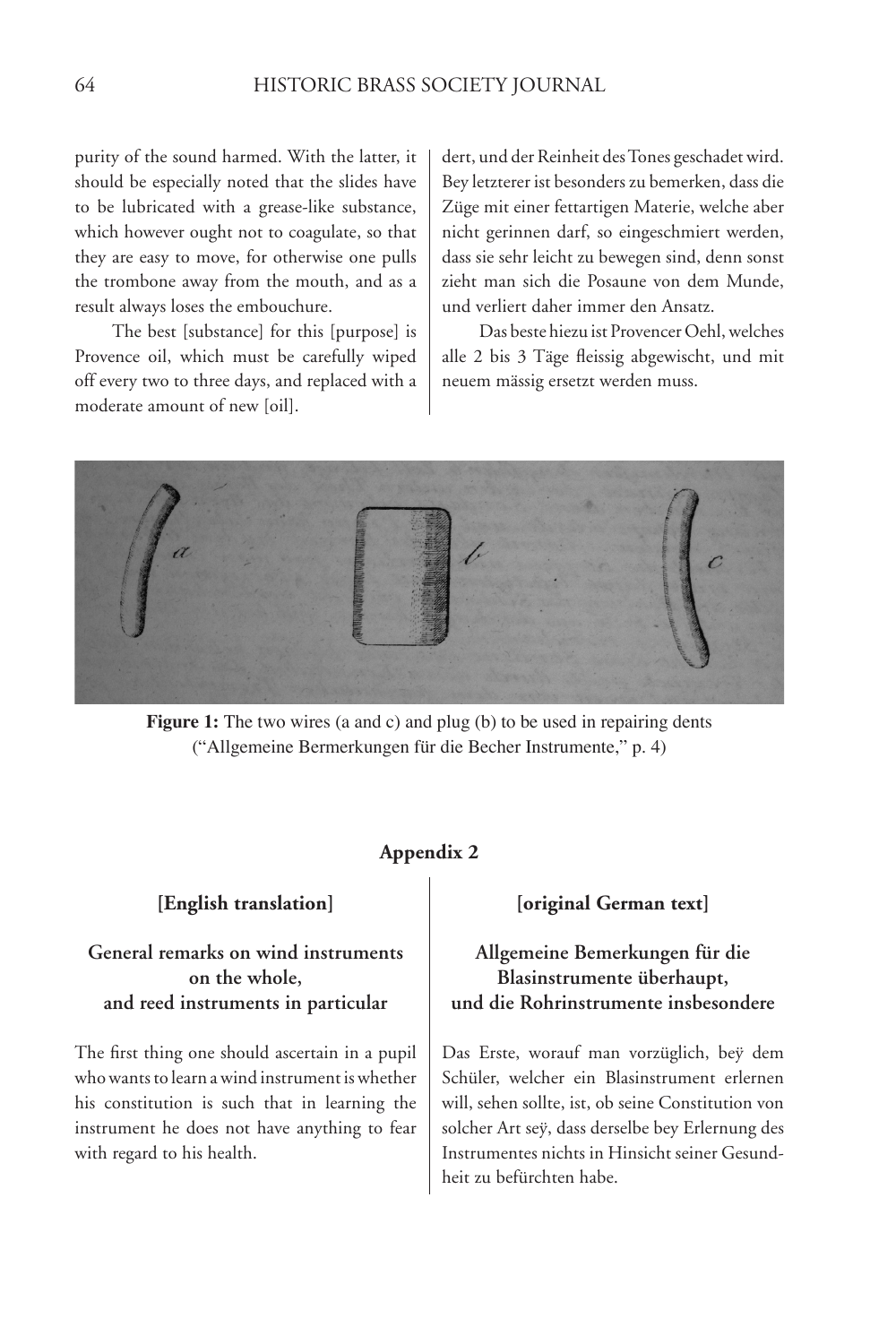A generally solid physique, especially a well-formed, highly arched chest, is particularly suited for this. Once this has been ascertained, one must then determine whether the individual anatomy—for example, the form of the lips—is suitable for the instrument that the pupil intends to learn.

If the pupil's anatomy is not advantageous for the instrument to be learned, one must dissuade him from [taking up] the instrument, for in this case the pupil will never accomplish anything good on it.

When however all this too has been ascertained, the following remarks will hopefully not be unwelcome to wind instrumentalists.

a) Since in playing a wind instrument it is above all the respiratory organs that are taxed, the instrumentalist, especially if he has set out to accomplish something significant, must beware of anything that could be harmful to the chest. He must therefore above all avoid too much excitement, vigorous running, too vigorous riding, the excessive consumption of fiery drinks, etc. In short, [he should] lead a moderate life conducive to good health and, with that, also to wind playing. If he neglects this he will be incapable of making progress as a wind player, for as a result of such faults the lungs are weakened, the breath, which is so very important for him, is stinted and difficult, and he will thus be deprived of the capability of playing whole passages—indeed, here and there even of sustaining individual tones—and of giving them the power and nuance that a sensitive performance requires. Hence the decline of many an artist who had already made significant progress; hence the jittering and shaking when sustaining many a tone.

The more notes the singer or wind instrumentalist can execute in one breath, particularly in the expression of gentle and heartfelt [emotions]—just as the violinist is capable of

Ein überhaupt fester Körperbau, besonders eine gut gebaute, hochgewölbte Brust eignet sich vorzüglich hiezu. Ist diess hergestellt, dann sehe man darauf, ob die individuelle Organisation, z. B. der Bau der Lippen für jenes Instrument tauglich sey, welches der Schüler zu erlernen gedenket.

Ist die Organisation des Schülers dem zu erlernenden Instrumente nicht günstig, so muss man ihm von dem Instrumente abrathen, denn in diesem Falle wird der Schüler nie etwas eigentlich Gutes auf demselben zu Stande bringen.

Wenn aber auch alles dieses hergestellt ist, so mögen doch folgende Bemerkungen den Blasinstrumentisten nicht unwillkommen seyn. a) Da beÿ dem Blasen vorzüglich die Brustwerkzeuge angestrengt werden, so muss der Instrumentalist, besonders wenn er es sich zum Zwecke vorgesteckt hat, irgend etwas Bedeutendes zu leisten, sich vor alles zu hüten, was der Brust selbst schädlich seyn könnte. Er muss daher vor allem zu grosse Erhitzung, starkes Laufen, zu starkes Reiten, den vielen Gebrauch von hitzigen Getränken u.s.w. vermeiden[:] kurz, ein mässiges, der Gesundheit, somit auch dem Blasen dienliches Leben führen. Versäumt er dieses, so ist er nicht im Stande gute Fortschritte als Bläser zu machen, indem durch dergleichen Fehler die Lunge geschwächt, der für denselben so äusserst wigtige Athemzug verkürzt, erschwert, und ihm so die Fähigkeit entrissen wird, ganze Stellen, ja sogar hie und da, einzelne Töne aushalten, und ihnen jene Kraft und Schattierung geben zu können, welche ein geistvoller Vortrag fordert. Daher die Abnahme manches Künstler, der auch schon bedeutente Fortschritte gemacht hatte, daher das Wanken, das Zittern beym Aushalten manches Tones.

Je mehr der Sänger oder der Blasinstrumentalist Noten in einem Athemzug, vorzüglich beÿ dem Ausdrucke des Sanften, Innigen, zu geben, so wie der Geiger in einem Bogenzuge vorzutragen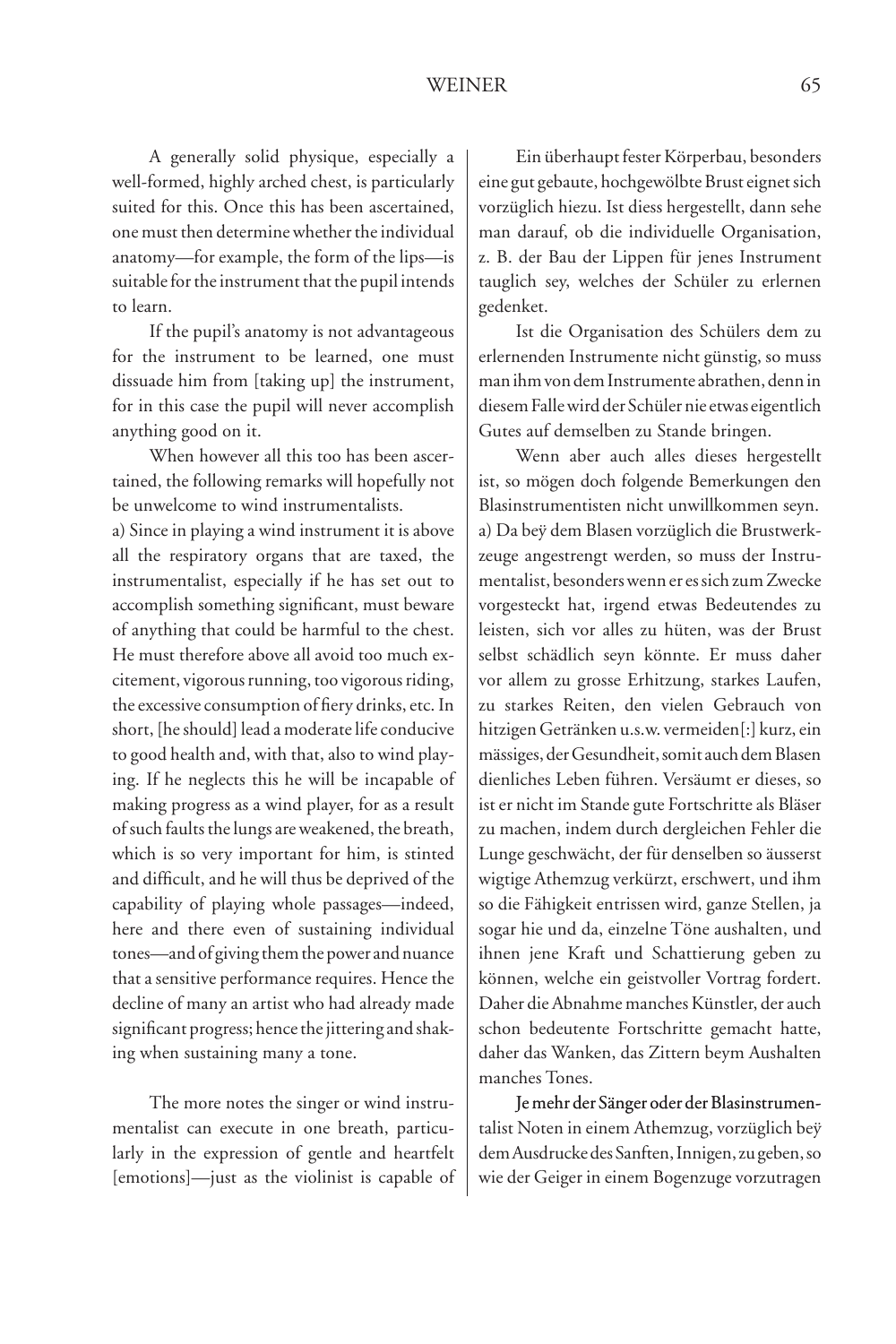performing in one bow stroke—the more coherence the rendition acquires, and the greater its virtue. For this reason,

b) practice sessions should not last too long; better more often than too much at one time. If one notices that the embouchure is no longer stable and the lips are too weak, then one should stop. Those who often plague these same windinstrumentalists through rehearsals of four to five hours without pause, and even demand of them to the very last a good sound and—[lacking both] awareness of how harmful this must be for them and even good will—certainly have no idea about the handling of such instruments. Otherwise they would certainly change a behavior that leads to nothing other than to drive these people prematurely into their graves.

c) After meals, or generally when the period of digestion is not yet over, one should take care not to play. Hence it follows that the common practice of scheduling rehearsals in the afternoon or even holding [them] immediately after meals is extremely misguided.

d) In the event of catarrhal conditions, or when one notices any kind of problem in respiration or in the chest, one should refrain from playing, just as when any external malady, even a minor one, upsets a good embouchure. If one fails to do this, then in the first instance, the chest will be greatly harmed, indeed often even ruined for the rest of one's life. In the second instance, the malady will become even worse and the embouchure disrupted for a longer period. Music directors or other superiors should have exact knowledge of this in order to handle people correctly under such circumstances, and to be able to recognize the reasonable cause of their complaints. Otherwise they [i.e., the directors and superiors] will, on the one hand, act unjustly, indeed often inhumanely, and on the other hand, incur the well-deserved antipathy of their subordinates.

im Stande ist, desto mehr Einheit bekömmt die Darstellung, desto grösser seine Virtu. Daher dörfen

b) Die Uebungen nicht zu lange dauern, lieber öfter, als zu viel auf einmal. Merkt man, dass der Ansatz nicht mehr fest ist, die Lippen zu schwach sind, so setze man aus. Gewiss haben jene, welche die nämlichen Blasinstrumentalisten oft 4 bis 5 Stunden ohne Aufhören durch Proben plagen, und sogar von ihnen noch zuletzt einen guten Ton, und beÿ ihrem Bewustsein, wie verderblich diess für sie seyn müsse, noch guten Willen fordern, gar keinen Begriff von der Behandlung solcher Instrumente: sonst würden sie gewiss eine Handlungsweise ändern, welche zu nichts Weiterem führt, als diese Leute frühzeitig in das Grab zu schicken.

c) Nach dem Essen, oder überhaupt, wenn die Verdauungszeit noch nicht vorbeÿ ist, hüte man sich vor das Blasen. Hieraus ergiebt sich, wie äusserst gefehlt das Verfahren sey, die Musik=proben meistens auf den Nachmittag zu verlegen, oder wohl gar gleich nach dem Essen zu halten.

d) Beÿ katharalischen Zuständen, oder wenn man irgend eine Beschwerde in der Respiration oder auf der Brust bemerkt, enthalte man sich des Blasens, so wie wenn irgend ein auch sogar kleines äusserliches Uebel den guten Ansatz stört. Versäumt man dieses, so wird im ersten Falle der Brust sehr geschadet, ja oft dieselbe auf die ganze Lebenzeit hindurch verdorben, im zweyten das Uebel ärger, und der Ansatz oft auf längere Zeit gestöhrt. Die Intendanten der Musik, oder andere Vorgesetzte sollten billig hiervon genaue Kenntniss haben, um Leute in solchen Umständen gehörig behandeln, und den guten Grund ihrer Einwendungen würdigen zu können, indem sie sonst auf der einen Seite ungerecht, ja oft unmenschlich verfahren, auf der anderen sich die verdiente Abneigung ihrer Untergebenen zuziehen.